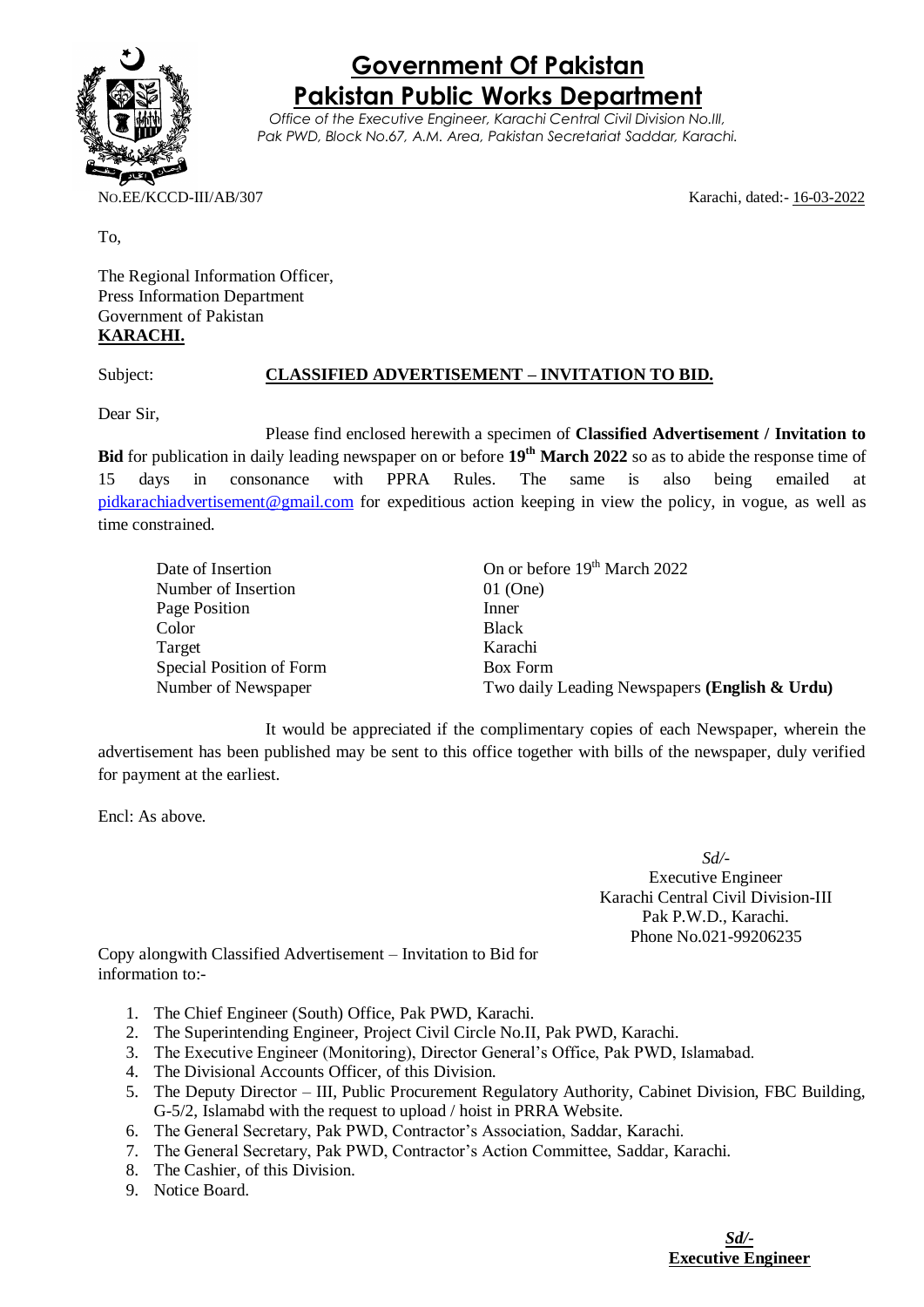

## **GOVERNMENT OF PAKISTAN PAKISTAN PUBLIC WORKS DEPARTMENT**

*\*\*\*\*\**

NO.EE/KCCD-III/AB/307 Karachi, dated:- 16-03-2022

## **INVITATION TO BID**

The Executive Engineer, Karachi Central Civil Division No.III, Pak PWD, Karachi, invites sealed tenders, under Single Stage Two Envelope & on percentage rate basis for the work tabulated hereunder, from the Contractors/Firms registered with Income Tax, Sindh Revenue Board & having valid licence of Pakistan Engineering Council in appropriate category & field of specializations.

2. A complete set of Bidding Documents containing detailed terms and conditions may be purchased by an interested eligible bidder on submission of a written application supported with requisite documents from the office of the undersigned latest by 08-04-2022 upon payment of a non-refundable fee as shown against each in cash.

3. Bidders will submit two sealed envelopes simultaneously, one containing the Technical Proposal and the other Financial Proposals, duly marked separately with page numbering, signed & rubber stamped, and enclosed together in an outer single envelope, in consonance with Rule-36(b) of PPRA 2004, so as to reach the undersigned on 11-04-2022 before 11:00 A.M. Technical proposals will be opened at 11:30 A.M. on the same day in the presence of bidders/ representatives who choose to attend, at the same address.

4. In accordance with PPRA Rule-25; Bid Security i.e. fixed amount as shown against each is required, in shape of CDR, Bank Draft or Bank Guarantee in favor of undersigned, duly mentioned the name & title of the firm by any schedule bank. The bidder will submit original bid security alongwith Technical Proposal, otherwise it will not be evaluated and treated NON-RESPONSIVE summarily.

| S.No           | Name of Scheme(s)                                                                                                  | <b>Estimated Cost</b> | <b>Bid Security</b> | Cost of<br><b>Tender</b> |
|----------------|--------------------------------------------------------------------------------------------------------------------|-----------------------|---------------------|--------------------------|
| 01             | PROVIDING AND LAYING OF C.C. FLOORING AT<br>UC-03, PATHAN<br>COLONY,<br><b>DISTRICT</b><br><b>WEST</b><br>KARACHI. | $Rs.3,462,255/=$      | $Rs.150,000/=$      | $Rs.2,000/=$             |
| 02             | PROVIDING AND LAYING OF C.C. FLOORING AT<br>UC-04, METROVILLE, DISTRICT WEST KARACHI.                              | $Rs.3,462,255/=$      | $Rs.150,000/=$      | $Rs.2,000/=$             |
| 03             | PROVIDING AND LAYING OF C.C. FLOORING AT<br><b>DISTRICT</b><br>UC-06, GOLD GOLIMAR,<br>MALIR,<br>KARACHI.          | $Rs.3,462,255/=$      | $Rs.150,000/=$      | $Rs.2,000/=$             |
| 04             | PROVIDING AND LAYING OF C.C. FLOORING AT<br>UC-14, BANARAS COLONY, DISTRICT WEST<br>KARACHI.                       | $Rs.3,462,255/=$      | $Rs.150,000/=$      | $Rs.2,000/=$             |
| 0 <sub>5</sub> | PROVIDING AND LAYING OF C.C. FLOORING AT<br>UC-15, FRONTIER COLONY, DISTRICT<br>WEST<br>KARACHI.                   | $Rs.3,462,255/=$      | $Rs.150,000/=$      | $Rs.2,000/=$             |
| 06             | CONSTRUCTION OF METALLED ROAD AT UC-02,<br>LABOUR SQUARE, DISTRICT WEST, KARACHI.                                  | $Rs.3,411,534/=$      | $Rs.150,000/=$      | $Rs.2,000/=$             |
| 07             | CONSTRUCTION OF METALLED ROAD AT UC-03,<br>PATHAN COLONY, DISTRICT WEST, KARACHI.                                  | $Rs.4,748,418/=$      | $Rs.210,000/=$      | $Rs.2,000/=$             |
| 08             | CONSTRUCTION OF METALLED ROAD AT UC-04,<br>METROVILLE, DISTRICT WEST, KARACHI.                                     | $Rs.3,393,162/=$      | $Rs.150,000/=$      | $Rs.2,000/=$             |
| 09             | CONSTRUCTION OF METALLED ROAD AT UC-05,<br>PAK COLONY, DISTRICT WEST, KARACHI.                                     | $Rs.3,411,534/=$      | $Rs.150,000/=$      | $Rs.2,000/=$             |
| 10             | CONSTRUCTION OF METALLED ROAD AT UC-06,<br>OLD GOLIMAR, DISTRICT WEST, KARACHI.                                    | $Rs.5,426,228/=$      | $Rs.240,000/=$      | $Rs.2,000/=$             |
| 11             | CONSTRUCTION OF METALLED ROAD AT UC-07,<br>JAHANABAD, DISTRICT WEST, KARACHI.                                      | $Rs.5,426,228/=$      | $Rs.240,000/=$      | $Rs.2,000/=$             |
| 12             | CONSTRUCTION OF METALLED ROAD AT UC-08,<br>QASBA COLONY, DISTRICT WEST, KARACHI.                                   | $Rs.3,411,534/=$      | $Rs.150,000/=$      | $Rs.2,000/=$             |
| 13             | CONSTRUCTION OF METALLED ROAD AT UC-09,<br>ISLAMIA COLONY, DISTRICT WEST, KARACHI.                                 | $Rs.6,773,646/=$      | $Rs.300,000/=$      | $Rs.2,000/=$             |
| 14             | CONSTRUCTION OF METALLED ROAD AT UC-10,<br>PEERABAD, DISTRICT WEST, KARACHI.                                       | $Rs.10,116,104/=$     | $Rs.450,000/=$      | $Rs.2,000/=$             |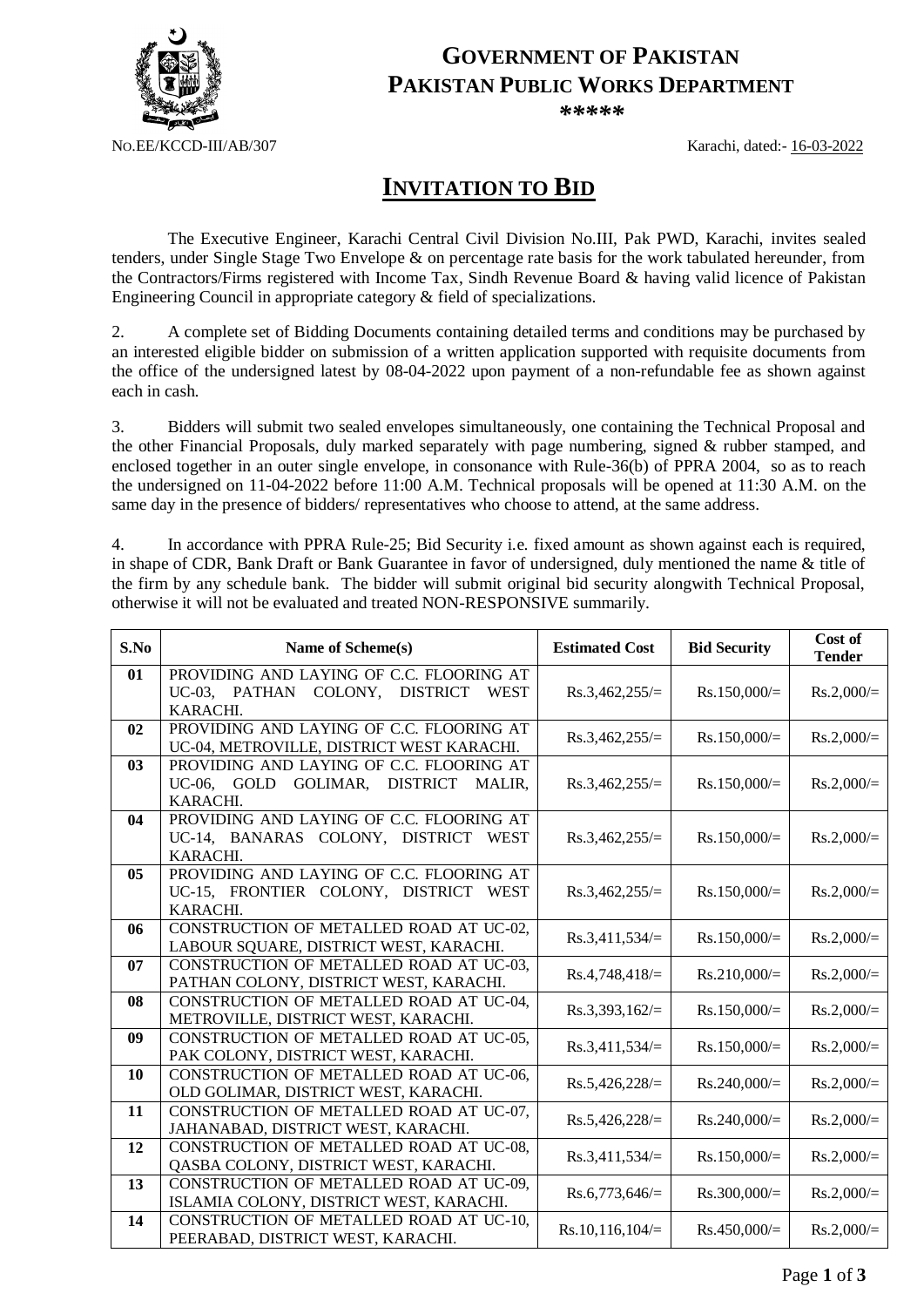| 15 | CONSTRUCTION OF METALLED ROAD AT UC-11,<br>BALOCH GOTH, DISTRICT WEST, KARACHI.                                                                                              | $Rs.10,116,104/=$ | $Rs.450,000/=$ | $Rs.2,000/=$ |
|----|------------------------------------------------------------------------------------------------------------------------------------------------------------------------------|-------------------|----------------|--------------|
| 16 | CONSTRUCTION OF METALLED ROAD AT UC-13,<br>JAHANABAD, DISTRICT WEST, KARACHI.                                                                                                | $Rs.3,411,534/=$  | $Rs.150,000/=$ | $Rs.2,000/=$ |
| 17 | CONSTRUCTION OF METALLED ROAD AT UC-14,<br>BANARAS COLONY, DISTRICT WEST, KARACHI.                                                                                           | $Rs.6,773,646/=$  | $Rs.300,000/=$ | $Rs.2,000/=$ |
| 18 | CONSTRUCTION OF METALLED ROAD AT UC-15,<br>FRONTIER COLONY, DISTRICT WEST, KARACHI.                                                                                          | $Rs.3,411,534/=$  | $Rs.150,000/=$ | $Rs.2,000/=$ |
| 19 | Construction of Metalled Road at Kaneez Fatima, Ali<br>Town and Ward No.I, U/C - 29, District East, Karachi.                                                                 | $Rs.6,844,337/=$  | $Rs.300,000/=$ | $Rs.2,000/=$ |
| 20 | Construction of Metalled Road at Shumail Heaven,<br>Paradise and Ward No.II, U/C - 29, District East,<br>Karachi.                                                            | $Rs.6,844,337/=$  | $Rs.300,000/=$ | $Rs.2,000/=$ |
| 21 | Construction of Metalled Road at Memon Nagar and<br>Ward No.III, U/C - 29, District East, Karachi.                                                                           | $Rs.6,844,337/=$  | $Rs.300,000/=$ | $Rs.2,000/=$ |
| 22 | Construction of Metalled Road at Ward No.IV and<br>Gulzar.e.Hijri, U/C - 29, District East, Karachi.                                                                         | $Rs.6,844,337/=$  | $Rs.300,000/=$ | $Rs.2,000/=$ |
| 23 | Construction of Metalled Road at U/C - 29, District East,<br>Karachi.                                                                                                        | $Rs.5,678,116/=$  | $Rs.270,000/=$ | $Rs.2,000/=$ |
| 24 | Construction of Metalled Road at Ward No.I, II, III & IV,<br>U/C - 29, District East, Karachi.                                                                               | $Rs.5,678,116/=$  | $Rs.270,000/=$ | $Rs.2,000/=$ |
| 25 | Construction of Metalled Road at Sumaira Bungalows,<br>Haroon Bungalows and Ward No.I, U/C - 30, District<br>East, Karachi.                                                  | $Rs.6,844,337/=$  | $Rs.300,000/=$ | $Rs.2,000/=$ |
| 26 | Construction of Metalled Road at Gabol Goth, Ghazi<br>Goth and Ward No.II, U/C - 30, District East, Karachi.                                                                 | $Rs.6,844,337/=$  | $Rs.300,000/=$ | $Rs.2,000/=$ |
| 27 | Construction of Metalled Road at Madras Town,<br>Muhammad Khan Goth and Ward No.III, U/C - 30,<br>District East, Karachi.                                                    | $Rs.6,844,337/=$  | $Rs.300,000/=$ | $Rs.2,000/=$ |
| 28 | Construction of Metalled Road at Makhdoom Bilawal,<br>Sachal Goth and Ward No.IV, U/C - 30, District East,<br>Karachi.                                                       | $Rs.6,844,337/=$  | $Rs.300,000/=$ | $Rs.2,000/=$ |
| 29 | Construction of Metalled Road at U/C - 30, District East,<br>Karachi.                                                                                                        | $Rs.5,678,116/=$  | $Rs.270,000/=$ | $Rs.2,000/=$ |
| 30 | Construction of Metalled Road at Ward No.I, II, III & IV,<br>U/C - 30, District East, Karachi.                                                                               | $Rs.5,678,116/=$  | $Rs.270,000/=$ | $Rs.2,000/=$ |
| 31 | Construction of Metalled Road at Lassi Goth, Deluxe<br>Town and Ward No.I, U/C - 31, District East, Karachi.                                                                 | $Rs.6,844,337/=$  | $Rs.300,000/=$ | $Rs.2,000/=$ |
| 32 | Construction of Metalled Road at Faqeera Goth,<br>Ahsanabad and Ward No.II, U/C - 31, District East,<br>Karachi.                                                             | $Rs.6,844,337/=$  | $Rs.300,000/=$ | $Rs.2,000/=$ |
| 33 | Construction of Metalled Road at Gulshan.e.Aakakhail,<br>Janjal Goth and Ward No.III, U/C - 31, District East,<br>Karachi.                                                   | $Rs.6,844,337/=$  | $Rs.300,000/=$ | $Rs.2,000/=$ |
| 34 | Construction of Metalled Road at Machhar Colony,<br>Ganna Mandi and Ward No.IV, U/C - 31, District East,<br>Karachi.                                                         | $Rs.6,844,337/=$  | $Rs.300,000/=$ | $Rs.2,000/=$ |
| 35 | Construction of Metalled Road at U/C - 31, District East,<br>Karachi.                                                                                                        | $Rs.5,678,116/=$  | $Rs.270,000/=$ | $Rs.2,000/=$ |
| 36 | Construction of Metalled Road at Ward No.I, II, III & IV,<br>U/C - 31, District East, Karachi.                                                                               | $Rs.5,678,116/=$  | $Rs.270,000/=$ | $Rs.2,000/=$ |
| 37 | Providing and Laying C.C Flooring at Kaneez Fatima,<br>Ali Town, Memon Nagar and Ward No.I & Ward No.II,<br>U/C - 29, District East, Karachi.                                | $Rs.3,467,064/=$  | $Rs.150,000/=$ | $Rs.2,000/=$ |
| 38 | Providing and Laying C.C Flooring at Shumail Heaven,<br>Paradise, Gulzar.e.Hijri and Ward No.III & Ward No.IV,<br>U/C - 29, District East, Karachi.                          | $Rs.3,467,064/=$  | $Rs.150,000/=$ | $Rs.2,000/=$ |
| 39 | Providing and Laying C.C Flooring<br>at Sumaira<br>Bungalows, Haroon Bungalows, Gabol Gtoh, Ghazi Goth<br>and Ward No.I & Ward No.II, U/C - 30, District East,<br>Karachi.   | $Rs.3,467,064/=$  | $Rs.150,000/=$ | $Rs.2,000/=$ |
| 40 | Providing and Laying C.C Flooring at Madras Town,<br>Muhammad Khan Goth, Makhdoom Bilawal, Sachal<br>Goth and Ward No.III & Ward No.IV, U/C - 30, District<br>East, Karachi. | $Rs.3,467,064/=$  | $Rs.150,000/=$ | $Rs.2,000/=$ |